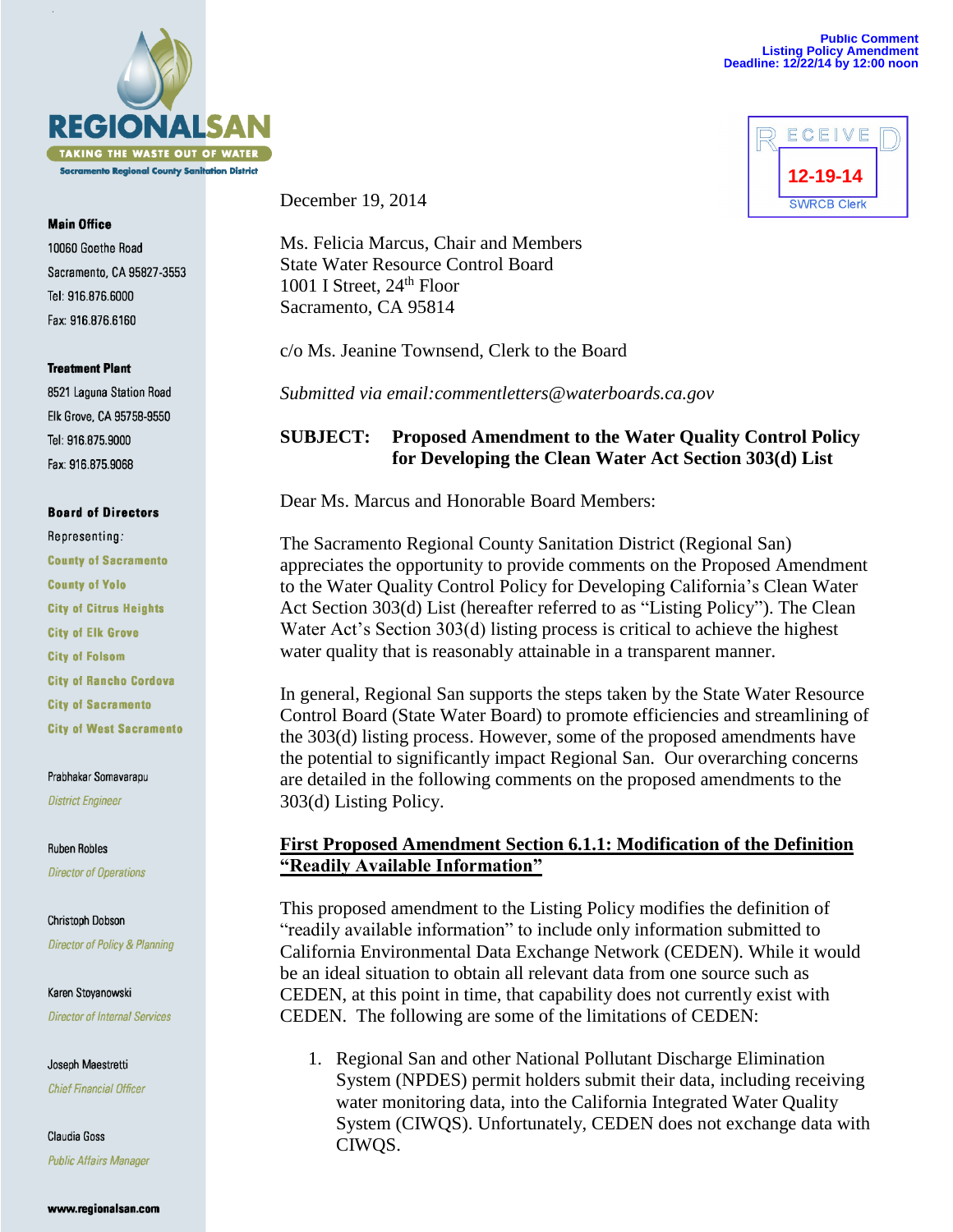Ms. Felicia Marcus Honorable Board Members December 19, 2014 Page 2

- 2. The United State Geological Survey, the California Department of Water Resources, the Interagency Ecological Program, and most of the Regional Water Boards do not submit data to CEDEN. Hence, CEDEN does not have some of the most long-term historical data from important sources.
- 3. The data quality requirements as listed in Section 6.1.4 of the Listing Policy are more extensive than the data quality requirements of CEDEN. It seems that the Quality Assurance and Quality Control requirements should be consistent for all data submittals, including CEDEN.

Although, the proposed amendment does allow a pathway for additional data submission, the acceptance of that is at the discretion of the State and Regional Water Boards, and the Board(s) may opt not to accept that data for whatever reason. Regional San believes it will be more appropriate for the Regional Water Boards and State Water Board to base their initial assessment on a more comprehensive set of data for the Listing Policy. Our recommendation is to add CEDEN to the existing list of "readily available information" in the Section 6.1.1, and only take out data sources that may cause duplication with CEDEN data.

# **Second Proposed Amendment Section 6.1.2.1: Changes to the 303(d) Listing Cycle**

Currently, all nine Regional Water Boards assess waters in their jurisdiction every listing cycle. This proposed amendment modifies the Listing Policy such that the 303(d) Listing Process is not required to include assessments from all regions for every listing cycle. Instead, at the beginning of each listing cycle, the State Water Board will identify which Regional Water Board(s) should make listing recommendations for that cycle**.** In general, Regional San believes that providing the authority for Regional Boards to process 303(d) list changes on a rotating basis and not every single listing cycle is a positive change to the Listing Policy. To continue to require each Regional Board to conduct a formal listing update process every single cycle is inefficient and unnecessary. However, Regional San's only concern with this new approach is that if stakeholders are seeking to de-list a water body, they could face limitations if their region is on an "off-cycle". We recommend that the State Water Board consider including a mechanism in the proposed amendment that allows stakeholders the ability to request consideration of listing/de-listing changes during off-cycles.

## **Fourth Proposed Amendment Section 6.3: Delegation of Authority to Executive Director**

This proposed amendment would grant the State Water Board Executive Director the discretion and authority to finalize the proposed 303(d) List and submit it directly to U.S. EPA. Regional San has significant concerns with this modified provision. Currently the State Water Board is required to hold a public hearing on the final Statewide 303(d) list and to take a formal vote on any final decision made in regard to that list. Any listing changes are subject to State Water Board review, public notice and comment, and final approval. The existing process has provided interested parties with two distinct opportunities to address a proposed new or revised listing or de-listing, accompanied by appropriate notice when a listing proposal moves from the Regional Water Boards to the State Water Board. Converting the existing public, formal process into an administrative approval wholly delegated to the Executive Director eliminates an important step in the process and reduces overall transparency. Regional San recommends maintaining the existing process for State Water Board review of listing recommendations.